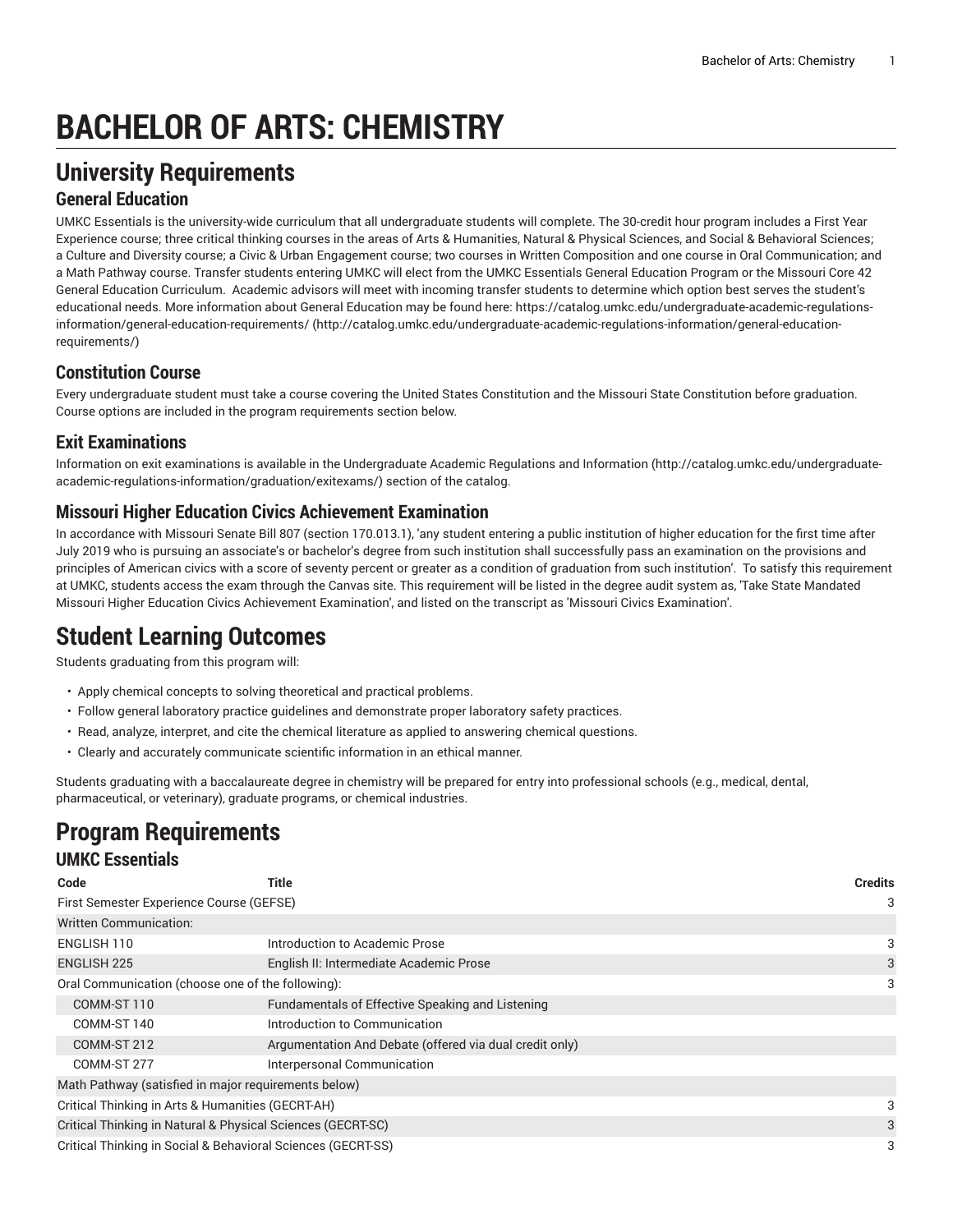| Culture & Diversity Course (GECDV)      |  |
|-----------------------------------------|--|
| Civic & Urban Engagement Course (GECUE) |  |
| <b>Total Credits</b>                    |  |

### **Constitution Course Requirement**

Section 170.011.1 of the Missouri Revised Statutes, 2015, states that all candidates for a degree issued by a college or university in the state of Missouri must have "satisfactorily passed an examination on the provisions and principles of the Constitution of the United States and of the state of Missouri, and in American history and American institutions."

Courses at UMKC that satisfy this state requirement are:

| Code                         | Title                                      | <b>Credits</b> |
|------------------------------|--------------------------------------------|----------------|
| Choose one of the following: |                                            | 3              |
| CJC 364                      | The Supreme Court And The Criminal Process |                |
| HISTORY 101                  | U.S. History to 1877                       |                |
| HISTORY 102                  | U.S. History Since 1877                    |                |
| HONORS 230                   | <b>Honors American Government</b>          |                |
| POL-SCI 210                  | American Government                        |                |
| <b>Total Credits</b>         |                                            | 3              |

There are a few other ways this requirement can be satisfied for students transferring to UMKC:

- Take an equivalent course from the list above at a regionally accredited institution.
- Earn credit for one of the above courses through AP, IB, or CLEP.
- Take a course that directly satisfies the Missouri Constitution Requirement at another Missouri institution.
- Have a previous bachelors degree (or higher) from a regionally accredited institution.
- Have an Associate of Arts degree from a regionally accredited institution.
- Complete the 42 Hour Core at a Missouri institution and have it listed on the official transcript.

#### **Major Requirements**

Students must successfully complete the major requirements below with at least 12 hours of the noted upper division (300+) course requirements completed at UMKC.

- All majors must receive a C- or better in all chemistry courses with an overall chemistry GPA of 2.0 for graduation.
- A minimum grade of C- is required for all prerequisite courses (including physics and mathematics courses). In exceptional cases, students may receive written consent by submitting a petition to the Chemistry Undergraduate Curriculum Committee which has to be approved to waive this requirement.
- Each chemistry major must be advised by an Advisor every semester.
- Students must maintain academic standing as determined by the academic unit. Please see [https://catalog.umkc.edu/colleges-schools/sbc/](https://catalog.umkc.edu/colleges-schools/sbc/chemistry/#undergraduatetext) [chemistry/#undergraduatetext](https://catalog.umkc.edu/colleges-schools/sbc/chemistry/#undergraduatetext) for more information.

| Code                        | <b>Title</b>                                                         | <b>Credits</b> |
|-----------------------------|----------------------------------------------------------------------|----------------|
| <b>General Chemistry</b>    |                                                                      |                |
| <b>CHEM 211</b>             | <b>General Chemistry I</b>                                           | $\overline{4}$ |
| or MOTRCHEM 150             | <b>MOTR Chemistry I</b>                                              |                |
| CHEM 211L                   | <b>Experimental General Chemistry I</b>                              |                |
| CHEM 212R<br>& CHEM 212LR   | <b>General Chemistry II</b><br>and Experimental General Chemistry II | 5              |
| Organic Chemistry           |                                                                      |                |
| <b>CHEM 321</b><br>& 321L   | Organic Chemistry I<br>and Organic Chemistry Laboratory I            | $\overline{4}$ |
| CHEM 322R<br>& CHEM 322L    | <b>Organic Chemistry II</b><br>and Organic Chemistry Laboratory II   | 4              |
| <b>Analytical Chemistry</b> |                                                                      |                |
| CHEM 341WI                  | Analytical Chemistry I: Quantitative Analysis                        | 4              |
| or CHEM 341                 | Analytical Chemistry I: Quantitative Analysis                        |                |
| <b>Chemistry Electives</b>  |                                                                      | 4              |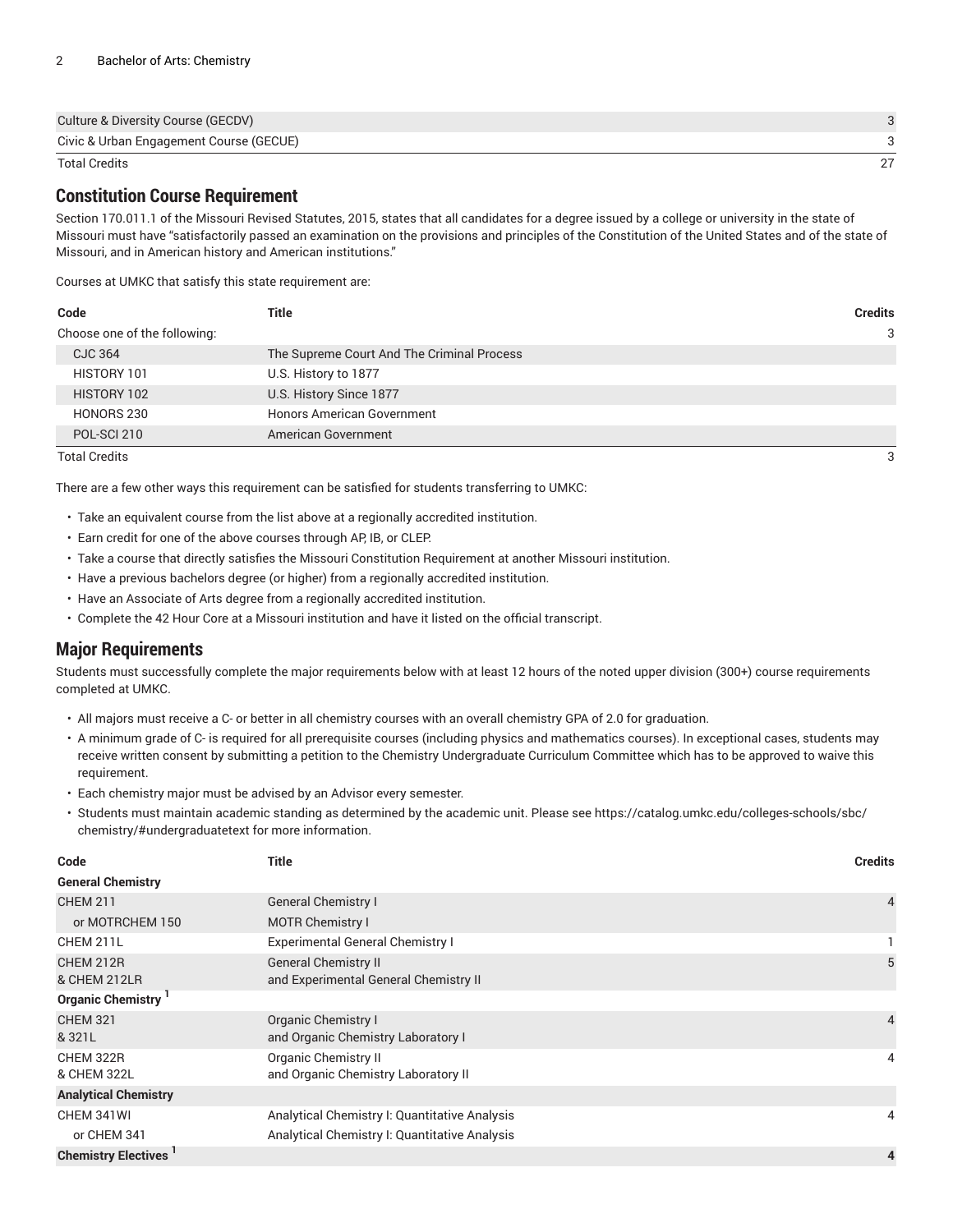| <b>Physics</b> |                                                                             |  |
|----------------|-----------------------------------------------------------------------------|--|
| PHYSICS 210    | <b>General Physics I</b>                                                    |  |
| PHYSICS 220    | <b>General Physics II</b>                                                   |  |
| Math           |                                                                             |  |
| MATH 110       | Precalculus Algebra (Satisfies Math Pathway)                                |  |
| or MATH 120    | Precalculus                                                                 |  |
|                | Take any MATH or STAT course 200-level or above; MOTRMATH 110; or STAT 115. |  |

Total Credits 40

1

Any combination of 300-level and 400-level chemistry courses to bring the total credit hours to 26. Certain biochemistry courses also may be included in this total. Please confer with an advisor.

No more than three hours total in CHEM 395, CHEM 399, CHEM 495 and CHEM 499 may be used in meeting the major course requirements. CHEM 320 and CHEM 321 may not both be counted toward the required number of credit hours. (CHEM 321 + CHEM 322R and CHEM 320 + CHEM 322R are both acceptable combinations for meeting, in part, the bachelor of arts departmental course requirements, although the CHEM 320 + CHEM 322R combination is not preferred. The combinations CHEM 320 + CHEM 321 and CHEM 320 + CHEM 321 + CHEM 322R are not acceptable.)

Similarly, either CHEM 330 or the combination CHEM 431 + CHEM 432 is acceptable, but the combination CHEM 330 + CHEM 431 + CHEM 432 is not acceptable.

#### **General Electives**

Students must take elective credit hours to meet the minimum credit hour requirement for their degree, including at least 36 credit hours of coursework at the 300-level or above. The minimum required by the university is 120 credit hours, of which at least 30 credit hours must be taken at UMKC, but some degree programs require more.

**Code Title Credits**

**General Electives 50**

**Minimum GPA: 2.0**

**Total Credit Hours: 120**

# **Tools for Planning and Fulfilling Academic Requirements**

UMKC's Major Maps are detailed, semester by semester plans that lead a student to complete all degree requirements within four years. Plans include benchmarks and critical courses by term that assist a student's evaluation of progress and major "fit". In order to ensure that the appropriate courses are taken, students are encouraged to consult with the undergraduate advisor for this major. Please see the tab above to view the major map for this program.

UMKC's [Transfer](https://www.umkc.edu/admissions/transfer-guides.html) Guides [\(https://www.umkc.edu/admissions/transfer-guides.html](https://www.umkc.edu/admissions/transfer-guides.html)) provide detailed guidance on recommended transfer coursework, plans of study, transfer timelines, and transfer contact information. To ensure a seamless transfer experience, students are encouraged to work with both their community college advisor and a UMKC advisor when planning their coursework.

UMKC's [PlanMyDegree](https://www.umkc.edu/registrar/academic-programs/plan-my-degree.html) 'Audit' ([https://www.umkc.edu/registrar/academic-programs/plan-my-degree.html\)](https://www.umkc.edu/registrar/academic-programs/plan-my-degree.html) degree audit system provides an individual evaluation of all degree requirements (General Education, Degree Specific, Major Specific, etc.) for students' officially recorded (Office of Registration and Records) and "what if" exploratory plans of study. This evaluation is used to certify all graduation requirements.

UMKC's [PlanMyDegree](https://www.umkc.edu/registrar/academic-programs/plan-my-degree.html) 'Plans' [\(https://www.umkc.edu/registrar/academic-programs/plan-my-degree.html\)](https://www.umkc.edu/registrar/academic-programs/plan-my-degree.html) degree planning tool enables students to develop a personalized semester by semester plan of study towards completion of degree requirements for student's officially recorded (Office of Registration and Records) and "what if" exploratory plans of study. Update and edit your full plan to degree completion each term and confirm accuracy each semester with your Academic Advisor(s).

# **Major Map Four Year Graduation Plan - Courses & Critical Benchmarks for First Time College Students:**

UMKC's Major Maps are detailed, undergraduate four-year course outlines that inform students on the classes they should take and when to take them. Outlines are updated yearly. Graduate students should visit their program's individual school for program outlines.

The following is a sample course of study. Your path to graduation may vary based on factors such as college credit you earned while in high school, transfer work from other institutions of higher learning, and placement in Mathematics. You are responsible for checking prerequisites to any courses. It is the Student's responsibility to ensure that all program requirements are met. This guide is not a substitute for academic advisement.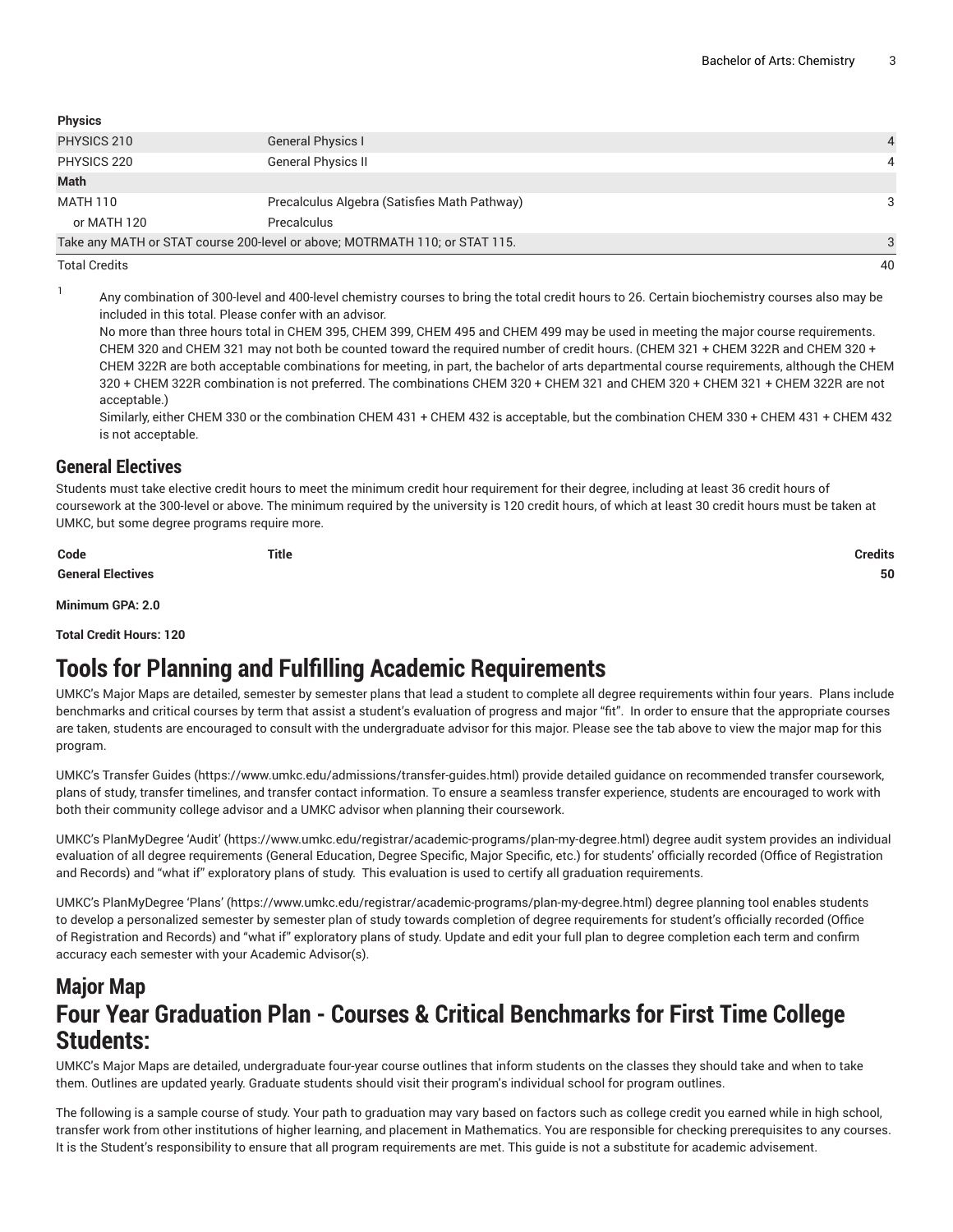| First Year                                                       |                |                                                         |                |   |
|------------------------------------------------------------------|----------------|---------------------------------------------------------|----------------|---|
| <b>Fall Semester</b>                                             | <b>Credits</b> | <b>Spring Semester</b>                                  | <b>Credits</b> |   |
| <b>CHEM 211</b><br>& 211L <sup>CC</sup>                          |                | 5 CHEM 212R<br>& CHEM 212LRCC                           | 5              |   |
| MATH 120 or 110 <sup>CC</sup>                                    |                | 5 MATH 210 or STAT 235CC                                | $\overline{4}$ |   |
| GEFSE 101                                                        |                | 3 BIOLOGY 250 or LIFE-SCI 201<br>(recommended elective) |                | 1 |
| ENGLISH 110                                                      |                | 3 GECRT-SC 101                                          | 3              |   |
|                                                                  | 16             |                                                         | 13             |   |
| <b>Second Year</b>                                               |                |                                                         |                |   |
| <b>Fall Semester</b>                                             | <b>Credits</b> | <b>Spring Semester</b>                                  | <b>Credits</b> |   |
| <b>CHEM 321</b><br>& 321L <sup>CC</sup>                          |                | 4 CHEM 322R<br>& CHEM 322LCC                            | 4              |   |
| COMM-ST 110, 277, or 140                                         |                | 3 ENGLISH 225                                           | 3              |   |
| GECRT-AH 101                                                     |                | 3 GECRT-SS 101                                          | 3              |   |
| GECDV 201                                                        |                | 3 GECUE 201                                             | 3              |   |
| HISTORY 101, 102, or POL-SCI 210                                 |                | 3 General Elective                                      | 3              |   |
| <b>Third Year</b>                                                | 16             |                                                         | 16             |   |
| <b>Fall Semester</b>                                             | <b>Credits</b> | <b>Spring Semester</b>                                  | <b>Credits</b> |   |
| PHYSICS 210 <sup>CC</sup>                                        |                | 4 PHYSICS 220                                           | 4              |   |
| 3XX/4XX General Elective                                         |                | 3 3XX/4XX General Elective                              | 3              |   |
| BIOLOGY 251 (recommended<br>elective; or LIFE-SCI 202 in Spring) |                | 1 3XX/4XX General Elective                              | 3              |   |
| <b>General Elective</b>                                          |                | 3 General Elective                                      | 3              |   |
| <b>General Elective</b>                                          |                | 3 General Elective                                      | 3              |   |
|                                                                  | 14             |                                                         | 16             |   |
| <b>Fourth Year</b>                                               |                |                                                         |                |   |
| <b>Fall Semester</b>                                             | <b>Credits</b> | <b>Spring Semester</b>                                  | <b>Credits</b> |   |
| CHEM 341WI                                                       |                | 4 CHEM 3XX/4XX Major Elective                           | 4              |   |
| 3XX/4XX General Elective (BIOLOGY<br>397 recommended)            |                | 3 3XX/4XX General Elective                              | 3              |   |
| 3XX/4XX General Elective                                         |                | 3 3XX/4XX General Elective                              | 3              |   |
| <b>General Elective</b>                                          |                | 3 General Elective                                      | 3              |   |
| <b>General Elective</b>                                          |                | 3                                                       |                |   |

Total Credits: 120

CC Critical Courses provide feedback regarding major fit and help indicate likelihood of successful completion of chosen academic program and degree.

 $16$  and  $13$ 

## **Recommendations to Maintain Progress toward 4-Year Degree Completion**

- Completion of the First Semester Experience (FSE) course in first term.
- Early completion of Written Communication, Oral Communication, and Math Pathway requirements.
- Maintain the minimum GPA required for academic Good Standing for your degree program.
- Completion at least 15 credit hours toward degree each regular semester. *(Students may use the summer to ensure completion of 30 hours per academic year or to lighten Fall and Spring course loads.)*